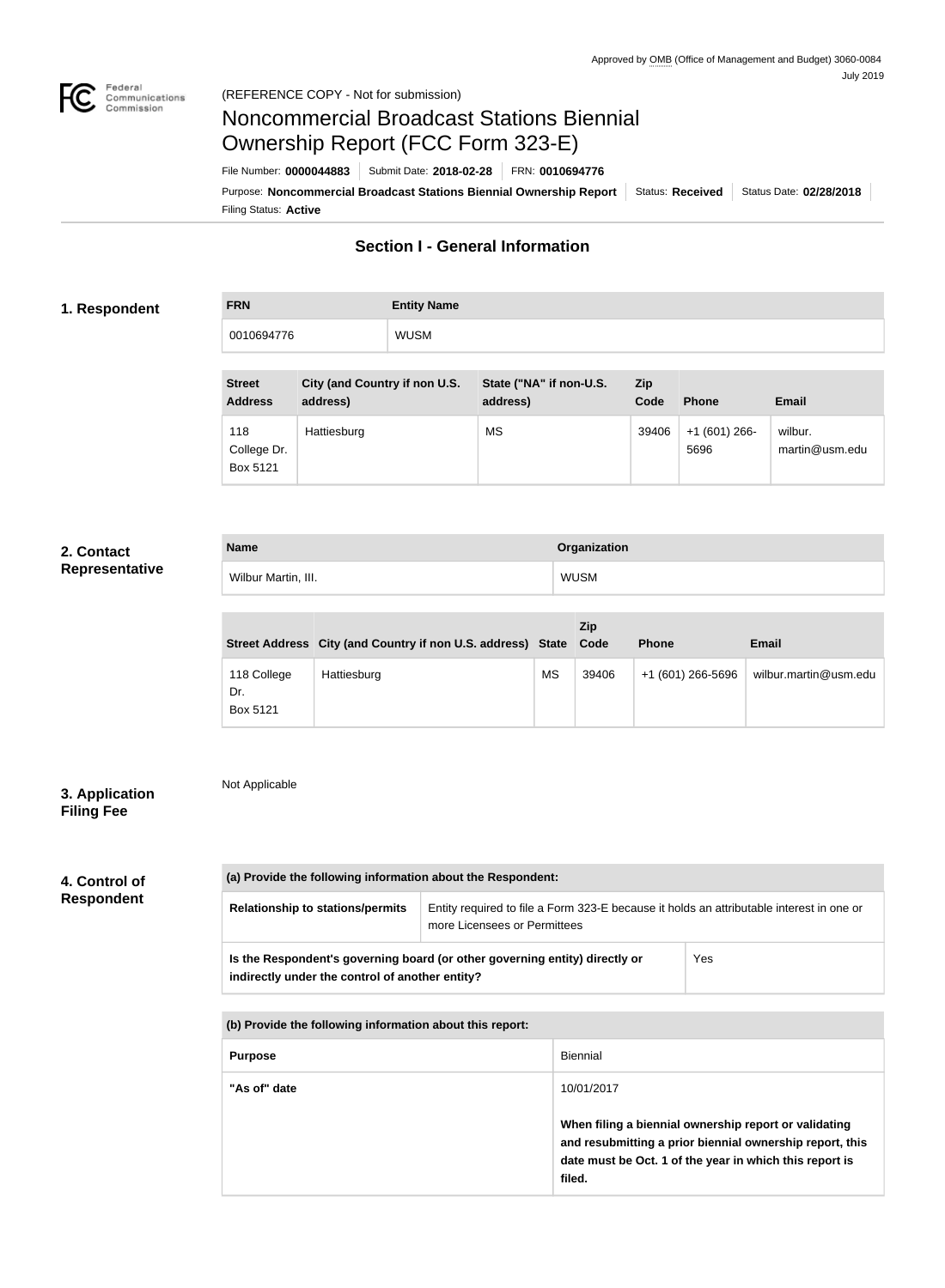**Respondent is filing this report to cover the following Licensee(s) and station(s):**

| <b>Licensee/Permittee Name</b> |                  |                    |  | <b>FRN</b>   |                |  |
|--------------------------------|------------------|--------------------|--|--------------|----------------|--|
| <b>WUSM</b>                    |                  |                    |  | 0010694776   |                |  |
|                                |                  |                    |  |              |                |  |
| Fac. ID No.                    | <b>Call Sign</b> | <b>City</b>        |  | <b>State</b> | <b>Service</b> |  |
| 69214                          | WUSM-FM          | <b>HATTIESBURG</b> |  | MS           | FM             |  |

# **Section II – Biennial Ownership Information**

| 1.47 C.F.R.<br><b>Section 73.3613</b><br><b>Documents</b> | Licensee Respondents that hold authorizations for one or more full power television, AM, and/or FM stations should list all<br>contracts and other instruments set forth in 47 C.F.R. Section 73.3613(a) through (c) for the facility or facilities listed on this<br>report. If the agreement is a network affiliation agreement, check the appropriate box. Otherwise, select "Other." Non-Licensee<br>Respondents should select "Not Applicable" in response to this question.                                                                                                                                                                                                                                                                                                   |                                     |                                                                                                                                                                                                                                                                   |  |  |
|-----------------------------------------------------------|-------------------------------------------------------------------------------------------------------------------------------------------------------------------------------------------------------------------------------------------------------------------------------------------------------------------------------------------------------------------------------------------------------------------------------------------------------------------------------------------------------------------------------------------------------------------------------------------------------------------------------------------------------------------------------------------------------------------------------------------------------------------------------------|-------------------------------------|-------------------------------------------------------------------------------------------------------------------------------------------------------------------------------------------------------------------------------------------------------------------|--|--|
|                                                           | Not Applicable.                                                                                                                                                                                                                                                                                                                                                                                                                                                                                                                                                                                                                                                                                                                                                                     |                                     |                                                                                                                                                                                                                                                                   |  |  |
| 2. Ownership<br><b>Interests</b>                          | (a) Ownership Interests. This Question requires Respondents to enter detailed information about ownership interests by<br>generating a series of subforms. Answer each question on each subform. The first subform listing should be for the Respondent<br>itself. If the Respondent is not a natural person, also list each of the officers, members of the governing board (or other<br>governing entity), stockholders, and any other persons or entities with a direct attributable interest in the Respondent pursuant<br>to the standards set forth in 47 C.F.R. Section 73.3555. (A "direct" interest is one that is not held through any intervening<br>companies or entities.) List each interest holder with a direct attributable interest in the Respondent separately. |                                     |                                                                                                                                                                                                                                                                   |  |  |
|                                                           | Section 73.3555, Note 2(i).                                                                                                                                                                                                                                                                                                                                                                                                                                                                                                                                                                                                                                                                                                                                                         |                                     | Leave the percentage of total assets (Equity Debt Plus) field blank for an interest holder unless that interest holder has an<br>attributable interest in the Respondent solely on the basis of the Commission's Equity Debt Plus attribution standard, 47 C.F.R. |  |  |
|                                                           | attributable interest in the Licensee(s) for which the report is being submitted.                                                                                                                                                                                                                                                                                                                                                                                                                                                                                                                                                                                                                                                                                                   |                                     | In the case of vertical or indirect ownership structures, list only those interests in the Respondent that also represent an                                                                                                                                      |  |  |
|                                                           | Entities that are part of an organizational structure that includes holding companies or other forms of indirect ownership must file<br>separate ownership reports. In such a structure do not report, or file a separate report for, any interest holder that does not have<br>an attributable interest in the Licensee(s) for which the report is being submitted.                                                                                                                                                                                                                                                                                                                                                                                                                |                                     |                                                                                                                                                                                                                                                                   |  |  |
|                                                           | Please see the Instructions for further detail concerning interests that must be reported in response to this question.<br>The Respondent must provide an FCC Registration Number for each interest holder reported in response to this question.<br>Please see the Instructions for detailed information and guidance concerning this requirement.                                                                                                                                                                                                                                                                                                                                                                                                                                 |                                     |                                                                                                                                                                                                                                                                   |  |  |
|                                                           | <b>Ownership Information</b>                                                                                                                                                                                                                                                                                                                                                                                                                                                                                                                                                                                                                                                                                                                                                        |                                     |                                                                                                                                                                                                                                                                   |  |  |
|                                                           | <b>FRN</b>                                                                                                                                                                                                                                                                                                                                                                                                                                                                                                                                                                                                                                                                                                                                                                          | 0010694776                          |                                                                                                                                                                                                                                                                   |  |  |
|                                                           | <b>Entity Name</b>                                                                                                                                                                                                                                                                                                                                                                                                                                                                                                                                                                                                                                                                                                                                                                  | <b>WUSM</b>                         |                                                                                                                                                                                                                                                                   |  |  |
|                                                           | <b>Address</b>                                                                                                                                                                                                                                                                                                                                                                                                                                                                                                                                                                                                                                                                                                                                                                      | PO Box                              |                                                                                                                                                                                                                                                                   |  |  |
|                                                           |                                                                                                                                                                                                                                                                                                                                                                                                                                                                                                                                                                                                                                                                                                                                                                                     | <b>Street 1</b>                     | 118 College Dr.                                                                                                                                                                                                                                                   |  |  |
|                                                           |                                                                                                                                                                                                                                                                                                                                                                                                                                                                                                                                                                                                                                                                                                                                                                                     | <b>Street 2</b>                     | Box 5121                                                                                                                                                                                                                                                          |  |  |
|                                                           |                                                                                                                                                                                                                                                                                                                                                                                                                                                                                                                                                                                                                                                                                                                                                                                     | <b>City</b>                         | Hattiesburg                                                                                                                                                                                                                                                       |  |  |
|                                                           |                                                                                                                                                                                                                                                                                                                                                                                                                                                                                                                                                                                                                                                                                                                                                                                     | State ("NA" if non-U.S.<br>address) | <b>MS</b>                                                                                                                                                                                                                                                         |  |  |
|                                                           |                                                                                                                                                                                                                                                                                                                                                                                                                                                                                                                                                                                                                                                                                                                                                                                     | <b>Zip/Postal Code</b>              | 39406                                                                                                                                                                                                                                                             |  |  |
|                                                           |                                                                                                                                                                                                                                                                                                                                                                                                                                                                                                                                                                                                                                                                                                                                                                                     | Country (if non-U.S.<br>address)    | <b>United States</b>                                                                                                                                                                                                                                              |  |  |
|                                                           | <b>Listing Type</b>                                                                                                                                                                                                                                                                                                                                                                                                                                                                                                                                                                                                                                                                                                                                                                 | Respondent                          |                                                                                                                                                                                                                                                                   |  |  |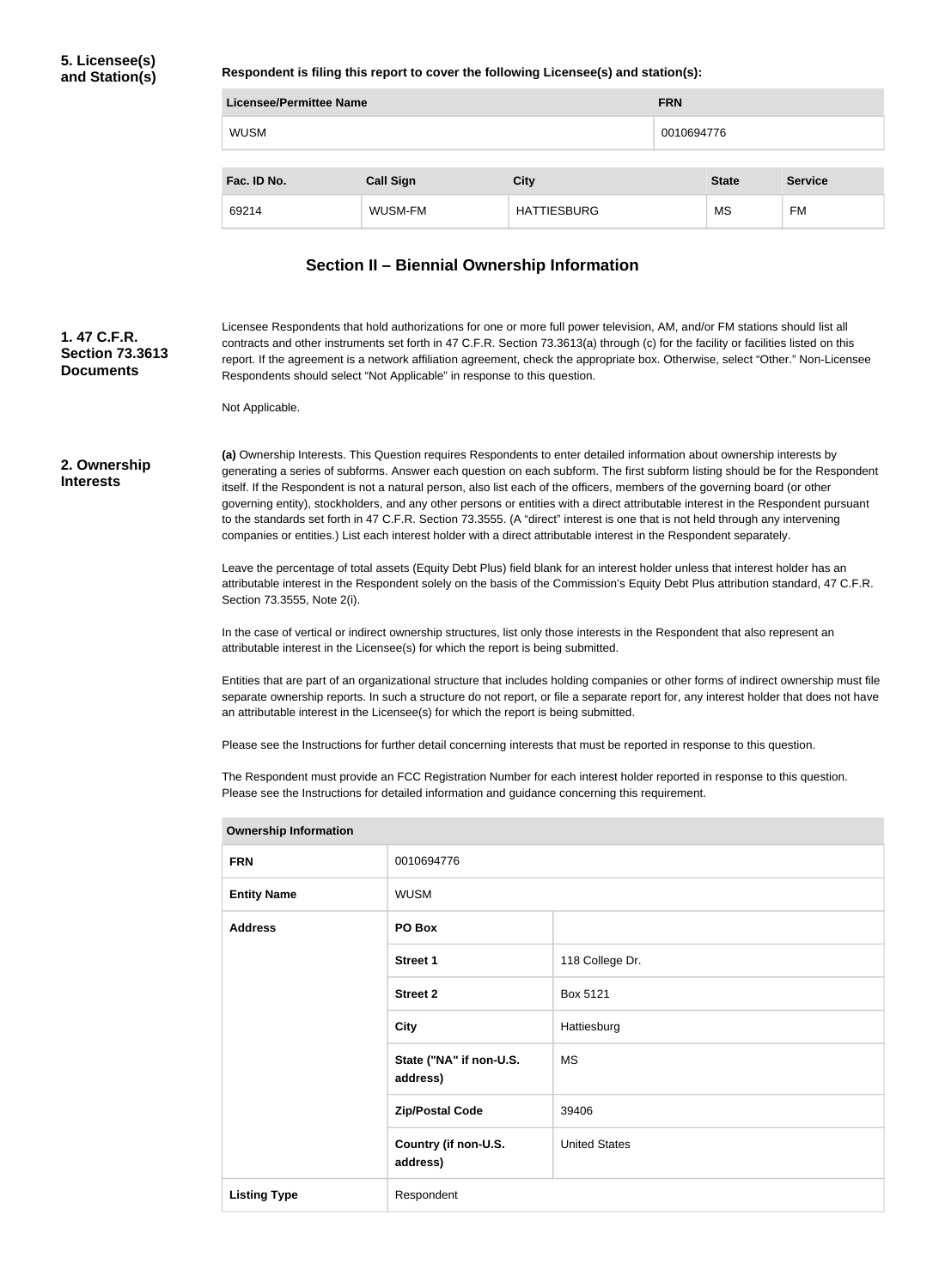| <b>Positional Interests</b><br>(check all that apply)                                | Respondent                                              |         |    |  |  |
|--------------------------------------------------------------------------------------|---------------------------------------------------------|---------|----|--|--|
| <b>Tribal Nation or Tribal</b><br><b>Entity</b>                                      | Interest holder is not a Tribal nation or Tribal entity |         |    |  |  |
| <b>Interest Percentages</b>                                                          | Voting                                                  | $0.0\%$ |    |  |  |
| (enter percentage values<br>from 0.0 to 100.0)                                       | <b>Equity</b>                                           | 0.0%    |    |  |  |
|                                                                                      | <b>Total assets (Equity Debt</b><br>Plus)               | $0.0\%$ |    |  |  |
| Does interest holder have an attributable interest in one or more broadcast stations |                                                         |         | No |  |  |

| <b>Ownership Information</b>                              |                                                                                      |                        |  |  |
|-----------------------------------------------------------|--------------------------------------------------------------------------------------|------------------------|--|--|
| <b>FRN</b>                                                | 9990131010                                                                           |                        |  |  |
| <b>Name</b>                                               | C. D. Smith, Jr.                                                                     |                        |  |  |
| <b>Address</b>                                            | PO Box                                                                               |                        |  |  |
|                                                           | <b>Street 1</b>                                                                      | 3825 Ridgewood Road    |  |  |
|                                                           | <b>Street 2</b>                                                                      |                        |  |  |
|                                                           | <b>City</b>                                                                          | Jackson                |  |  |
|                                                           | State ("NA" if non-U.S.<br>address)                                                  | <b>MS</b>              |  |  |
|                                                           | <b>Zip/Postal Code</b>                                                               | 39211                  |  |  |
|                                                           | Country (if non-U.S.<br>address)                                                     | <b>United States</b>   |  |  |
| <b>Listing Type</b>                                       | Other Interest Holder                                                                |                        |  |  |
| <b>Positional Interests</b><br>(check all that apply)     | Officer, Member of Governing Board (or other governing entity)                       |                        |  |  |
| <b>Principal Profession or</b><br><b>Occupation</b>       | regional director                                                                    |                        |  |  |
| By Whom Appointed or<br>Elected                           | <b>Haley Barbour</b>                                                                 |                        |  |  |
| Citizenship, Gender,                                      | <b>Citizenship</b>                                                                   | <b>US</b>              |  |  |
| <b>Ethnicity, and Race</b><br><b>Information (Natural</b> | <b>Gender</b>                                                                        | Male                   |  |  |
| <b>Persons Only)</b>                                      | <b>Ethnicity</b>                                                                     | Not Hispanic or Latino |  |  |
|                                                           | <b>Black or African American</b><br>Race                                             |                        |  |  |
| <b>Interest Percentages</b>                               | <b>Voting</b>                                                                        | 0.0%                   |  |  |
| (enter percentage values<br>from 0.0 to 100.0)            | <b>Equity</b>                                                                        | 0.0%                   |  |  |
|                                                           | <b>Total assets (Equity Debt</b><br>Plus)                                            |                        |  |  |
| that do not appear on this report?                        | Does interest holder have an attributable interest in one or more broadcast stations | Yes                    |  |  |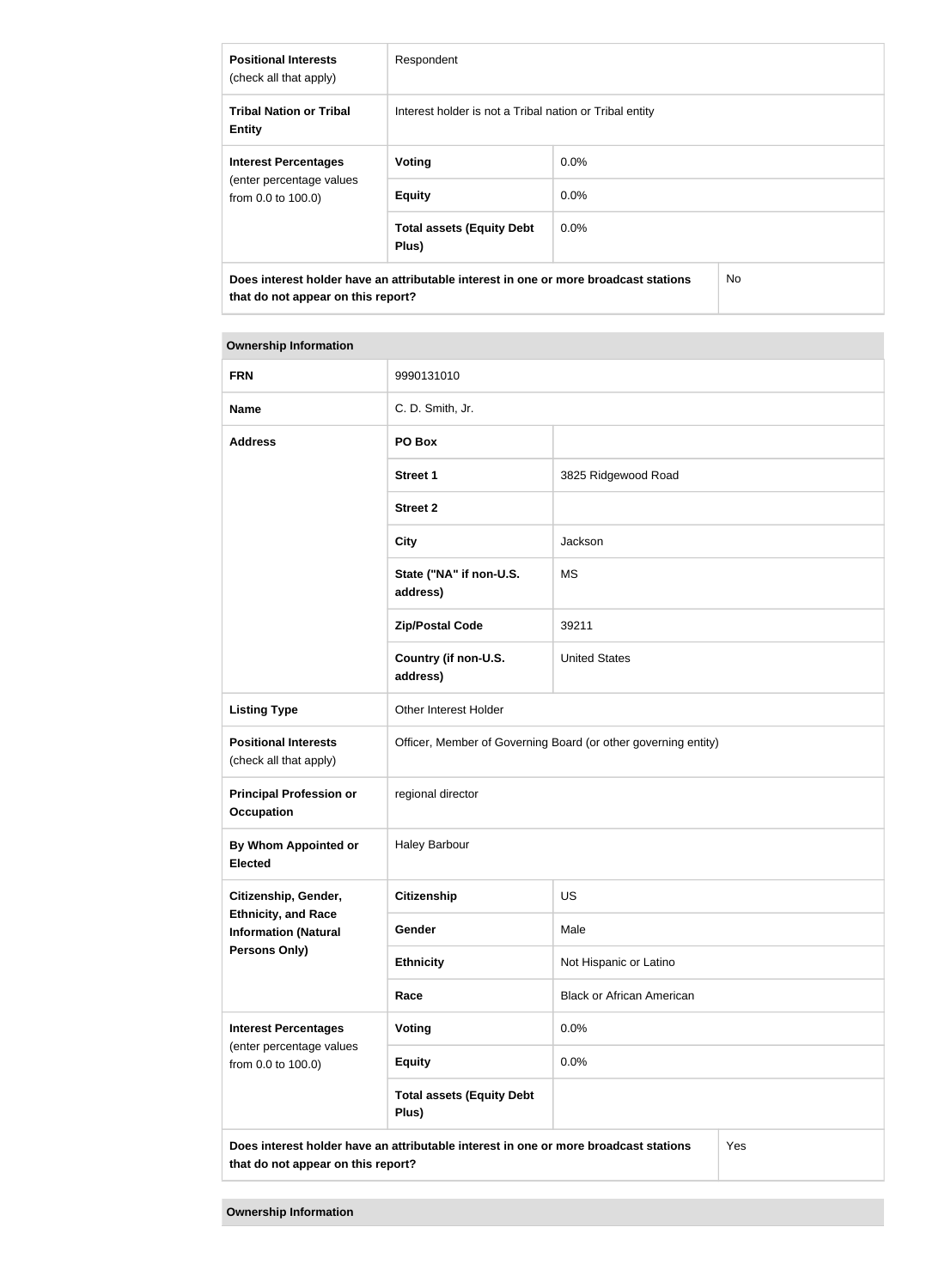| <b>FRN</b>                                                                                                                        | 9990131016                                |                                  |  |  |  |
|-----------------------------------------------------------------------------------------------------------------------------------|-------------------------------------------|----------------------------------|--|--|--|
| <b>Name</b>                                                                                                                       | Mississippi Public Universities           |                                  |  |  |  |
| <b>Address</b>                                                                                                                    | PO Box                                    |                                  |  |  |  |
|                                                                                                                                   | <b>Street 1</b>                           | 3825 Ridgewood Road              |  |  |  |
|                                                                                                                                   | <b>Street 2</b>                           |                                  |  |  |  |
|                                                                                                                                   | <b>City</b>                               | Jackson                          |  |  |  |
|                                                                                                                                   | State ("NA" if non-U.S.<br>address)       | <b>MS</b>                        |  |  |  |
|                                                                                                                                   | <b>Zip/Postal Code</b>                    | 39211                            |  |  |  |
|                                                                                                                                   | Country (if non-U.S.<br>address)          | <b>United States</b>             |  |  |  |
| <b>Listing Type</b>                                                                                                               | Other Interest Holder                     |                                  |  |  |  |
| <b>Positional Interests</b><br>(check all that apply)                                                                             | <b>Parent Entity</b>                      |                                  |  |  |  |
| <b>Principal Profession or</b><br><b>Occupation</b>                                                                               | higher learning                           |                                  |  |  |  |
| By Whom Appointed or<br><b>Elected</b>                                                                                            | MS Institutes of Higher Learning          |                                  |  |  |  |
| Citizenship, Gender,                                                                                                              | Citizenship                               | US                               |  |  |  |
| <b>Ethnicity, and Race</b><br><b>Information (Natural</b>                                                                         | Gender                                    | Male                             |  |  |  |
| Persons Only)                                                                                                                     | <b>Ethnicity</b>                          | Not Hispanic or Latino           |  |  |  |
|                                                                                                                                   | Race                                      | Black or African American, White |  |  |  |
| <b>Interest Percentages</b><br>(enter percentage values                                                                           | <b>Voting</b>                             | 100.0%                           |  |  |  |
| from 0.0 to 100.0)                                                                                                                | <b>Equity</b>                             | 100.0%                           |  |  |  |
|                                                                                                                                   | <b>Total assets (Equity Debt</b><br>Plus) |                                  |  |  |  |
| Does interest holder have an attributable interest in one or more broadcast stations<br>Yes<br>that do not appear on this report? |                                           |                                  |  |  |  |

| <b>FRN</b>     | 9990131024                          |                      |  |
|----------------|-------------------------------------|----------------------|--|
| <b>Name</b>    | Glenn F. Boyce                      |                      |  |
| <b>Address</b> | PO Box                              |                      |  |
|                | Street 1                            | 3825 Ridgewood Road  |  |
|                | Street 2                            |                      |  |
|                | <b>City</b>                         | Jackson              |  |
|                | State ("NA" if non-U.S.<br>address) | <b>MS</b>            |  |
|                | <b>Zip/Postal Code</b>              | 39211                |  |
|                | Country (if non-U.S.<br>address)    | <b>United States</b> |  |
|                |                                     |                      |  |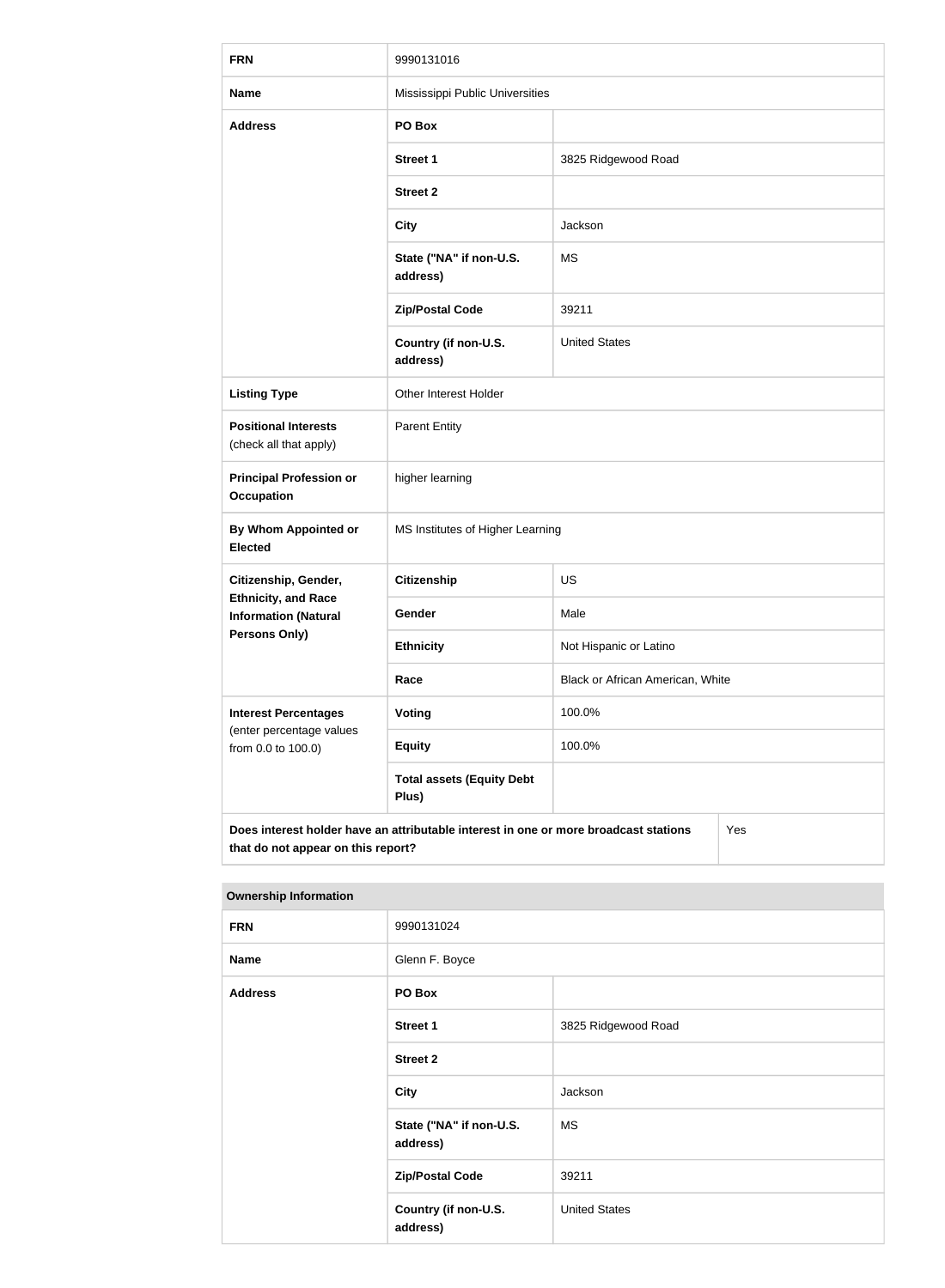| <b>Listing Type</b>                                                                        | <b>Other Interest Holder</b>                          |                        |  |  |  |
|--------------------------------------------------------------------------------------------|-------------------------------------------------------|------------------------|--|--|--|
| <b>Positional Interests</b><br>(check all that apply)                                      | Member of Governing Board (or other governing entity) |                        |  |  |  |
| <b>Principal Profession or</b><br><b>Occupation</b>                                        | Commissioner                                          |                        |  |  |  |
| By Whom Appointed or<br><b>Elected</b>                                                     | <b>Board of Trustees</b>                              |                        |  |  |  |
| Citizenship, Gender,                                                                       | <b>Citizenship</b>                                    | US                     |  |  |  |
| <b>Ethnicity, and Race</b><br><b>Information (Natural</b>                                  | Gender                                                | Male                   |  |  |  |
| Persons Only)                                                                              | <b>Ethnicity</b>                                      | Not Hispanic or Latino |  |  |  |
|                                                                                            | Race                                                  | White                  |  |  |  |
| <b>Interest Percentages</b>                                                                | Voting                                                | 0.0%                   |  |  |  |
| (enter percentage values<br>from 0.0 to 100.0)                                             | <b>Equity</b>                                         | 0.0%                   |  |  |  |
|                                                                                            | <b>Total assets (Equity Debt</b><br>Plus)             |                        |  |  |  |
| Does interest holder have an attributable interest in one or more broadcast stations<br>No |                                                       |                        |  |  |  |

**Ownership Information FRN** 9990131025 Name **Name** Shane Hooper **Address PO Box Street 1** 3825 Ridgewood Road **Street 2 City** Jackson **State ("NA" if non-U.S. address)** MS **Zip/Postal Code** 39211 **Country (if non-U.S. address)** United States Listing Type **CE** Other Interest Holder **Positional Interests** (check all that apply) Member of Governing Board (or other governing entity) **Principal Profession or Occupation** insurance **By Whom Appointed or Elected** Phil Bryant **Citizenship, Gender, Ethnicity, and Race Information (Natural Persons Only) Citizenship** US Gender Male **Ethnicity** Not Hispanic or Latino **Race Black or African American**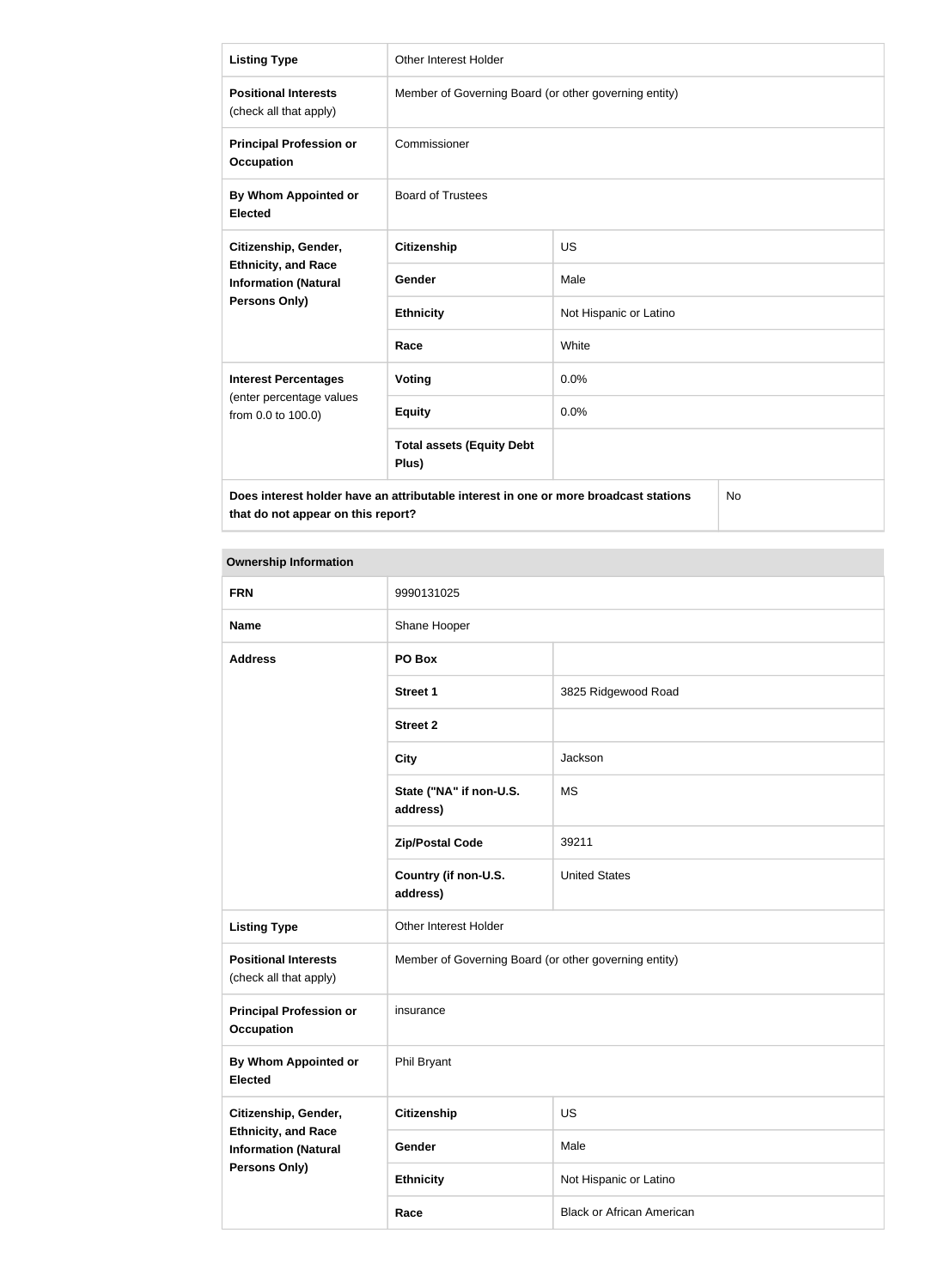| <b>Interest Percentages</b><br>(enter percentage values<br>from 0.0 to 100.0) | Voting                                                                               | $0.0\%$ |    |
|-------------------------------------------------------------------------------|--------------------------------------------------------------------------------------|---------|----|
|                                                                               | <b>Equity</b>                                                                        | $0.0\%$ |    |
|                                                                               | <b>Total assets (Equity Debt</b><br>Plus)                                            |         |    |
|                                                                               | Does interest holder have an attributable interest in one or more broadcast stations |         | No |

| <b>Ownership Information</b>                                                               |                                                       |                        |  |  |
|--------------------------------------------------------------------------------------------|-------------------------------------------------------|------------------------|--|--|
| <b>FRN</b>                                                                                 | 9990131027                                            |                        |  |  |
| <b>Name</b>                                                                                | Tom Duff                                              |                        |  |  |
| <b>Address</b>                                                                             | PO Box                                                |                        |  |  |
|                                                                                            | <b>Street 1</b>                                       | 3825 Ridgewood Road    |  |  |
|                                                                                            | <b>Street 2</b>                                       |                        |  |  |
|                                                                                            | <b>City</b>                                           | Jackson                |  |  |
|                                                                                            | State ("NA" if non-U.S.<br>address)                   | <b>MS</b>              |  |  |
|                                                                                            | <b>Zip/Postal Code</b>                                | 39211                  |  |  |
|                                                                                            | Country (if non-U.S.<br>address)                      | <b>United States</b>   |  |  |
| <b>Listing Type</b>                                                                        | Other Interest Holder                                 |                        |  |  |
| <b>Positional Interests</b><br>(check all that apply)                                      | Member of Governing Board (or other governing entity) |                        |  |  |
| <b>Principal Profession or</b><br><b>Occupation</b>                                        | investing                                             |                        |  |  |
| By Whom Appointed or<br><b>Elected</b>                                                     | Phil Bryant                                           |                        |  |  |
| Citizenship, Gender,                                                                       | <b>Citizenship</b>                                    | US                     |  |  |
| <b>Ethnicity, and Race</b><br><b>Information (Natural</b>                                  | Gender                                                | Male                   |  |  |
| <b>Persons Only)</b>                                                                       | <b>Ethnicity</b>                                      | Not Hispanic or Latino |  |  |
|                                                                                            | Race                                                  | White                  |  |  |
| <b>Interest Percentages</b><br>(enter percentage values<br>from 0.0 to 100.0)              | <b>Voting</b>                                         | 0.0%                   |  |  |
|                                                                                            | <b>Equity</b>                                         | 0.0%                   |  |  |
|                                                                                            | <b>Total assets (Equity Debt</b><br>Plus)             |                        |  |  |
| Does interest holder have an attributable interest in one or more broadcast stations<br>No |                                                       |                        |  |  |

**that do not appear on this report?**

| <b>FRN</b>     | 9990131029 |  |
|----------------|------------|--|
| <b>Name</b>    | Ford Dye   |  |
| <b>Address</b> | PO Box     |  |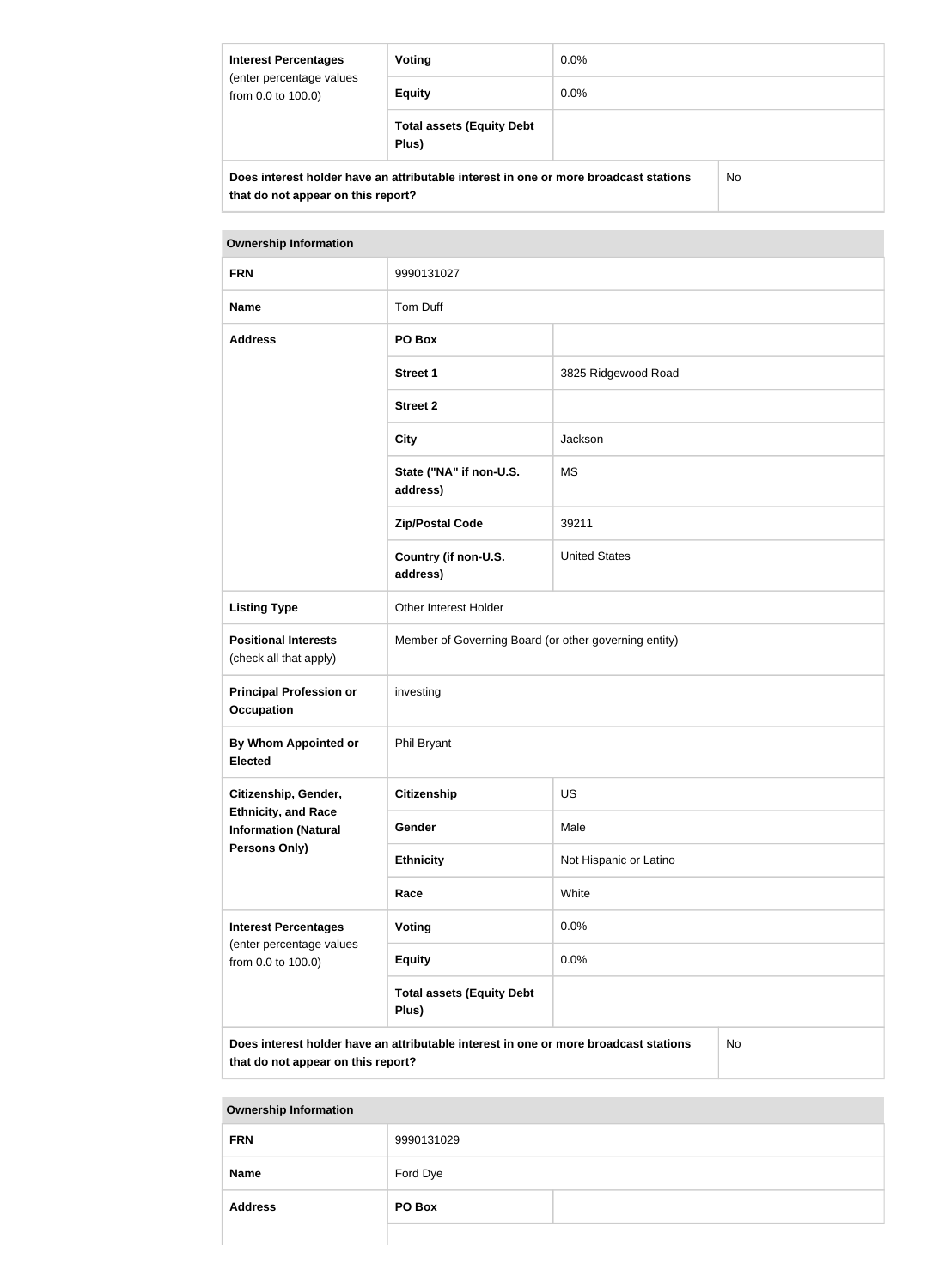|                                                           | <b>Street 1</b>                                                                      | 3825 Ridgewood Road    |  |
|-----------------------------------------------------------|--------------------------------------------------------------------------------------|------------------------|--|
|                                                           | <b>Street 2</b>                                                                      |                        |  |
|                                                           | <b>City</b>                                                                          | Jackson                |  |
|                                                           | State ("NA" if non-U.S.<br>address)                                                  | <b>MS</b>              |  |
|                                                           | <b>Zip/Postal Code</b>                                                               | 39211                  |  |
|                                                           | Country (if non-U.S.<br>address)                                                     | <b>United States</b>   |  |
| <b>Listing Type</b>                                       | Other Interest Holder                                                                |                        |  |
| <b>Positional Interests</b><br>(check all that apply)     | Member of Governing Board (or other governing entity)                                |                        |  |
| <b>Principal Profession or</b><br><b>Occupation</b>       | doctor                                                                               |                        |  |
| By Whom Appointed or<br><b>Elected</b>                    | Phil Bryant                                                                          |                        |  |
| Citizenship, Gender,                                      | <b>Citizenship</b>                                                                   | <b>US</b>              |  |
| <b>Ethnicity, and Race</b><br><b>Information (Natural</b> | Gender                                                                               | Male                   |  |
| <b>Persons Only)</b>                                      | <b>Ethnicity</b>                                                                     | Not Hispanic or Latino |  |
|                                                           | Race                                                                                 | White                  |  |
| <b>Interest Percentages</b>                               | <b>Voting</b>                                                                        | 0.0%                   |  |
| (enter percentage values<br>from 0.0 to 100.0)            | <b>Equity</b>                                                                        | 0.0%                   |  |
|                                                           | <b>Total assets (Equity Debt</b><br>Plus)                                            |                        |  |
|                                                           | Does interest holder have an attributable interest in one or more broadcast stations | No                     |  |

| <b>Ownership Information</b> |
|------------------------------|
|                              |

| <b>FRN</b>                                            | 9990131030                                            |                      |  |
|-------------------------------------------------------|-------------------------------------------------------|----------------------|--|
| <b>Name</b>                                           | Ann Hannaford Lamar                                   |                      |  |
| <b>Address</b>                                        | PO Box                                                |                      |  |
|                                                       | <b>Street 1</b>                                       | 3825 Ridgewood Road  |  |
|                                                       | <b>Street 2</b>                                       |                      |  |
|                                                       | <b>City</b>                                           | Jackson              |  |
|                                                       | State ("NA" if non-U.S.<br>address)                   | <b>MS</b>            |  |
|                                                       | <b>Zip/Postal Code</b>                                | 39211                |  |
|                                                       | Country (if non-U.S.<br>address)                      | <b>United States</b> |  |
| <b>Listing Type</b>                                   | Other Interest Holder                                 |                      |  |
| <b>Positional Interests</b><br>(check all that apply) | Member of Governing Board (or other governing entity) |                      |  |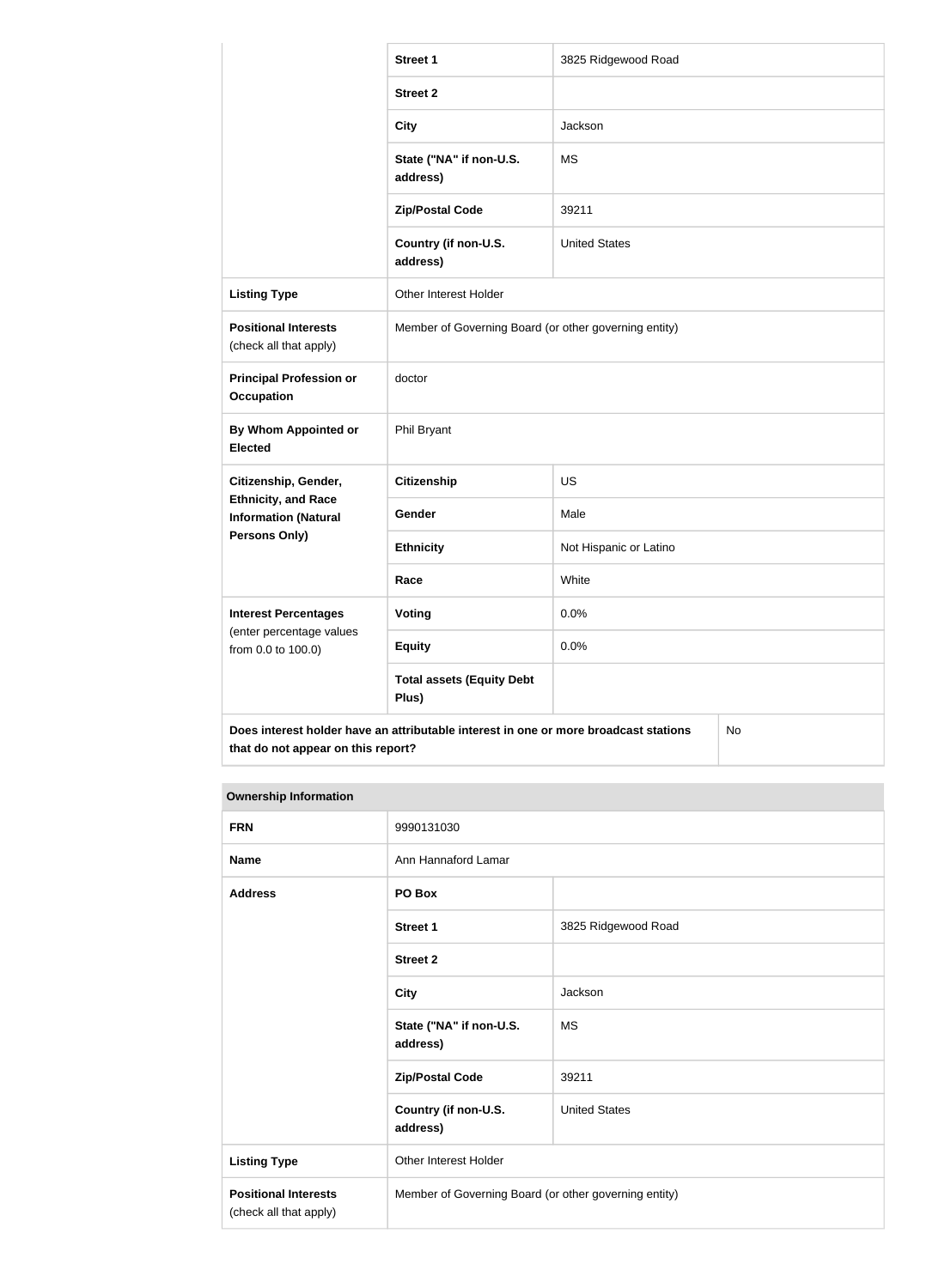| <b>Principal Profession or</b><br><b>Occupation</b>                                                       | lawyer                                    |                        |  |
|-----------------------------------------------------------------------------------------------------------|-------------------------------------------|------------------------|--|
| By Whom Appointed or<br><b>Elected</b>                                                                    | Phil Bryant                               |                        |  |
| Citizenship, Gender,<br><b>Ethnicity, and Race</b><br><b>Information (Natural</b><br><b>Persons Only)</b> | <b>Citizenship</b>                        | <b>US</b>              |  |
|                                                                                                           | Gender                                    | Female                 |  |
|                                                                                                           | <b>Ethnicity</b>                          | Not Hispanic or Latino |  |
|                                                                                                           | Race                                      | White                  |  |
| <b>Interest Percentages</b>                                                                               | <b>Voting</b>                             | 0.0%                   |  |
| (enter percentage values<br>from 0.0 to 100.0)                                                            | <b>Equity</b>                             | 0.0%                   |  |
|                                                                                                           | <b>Total assets (Equity Debt</b><br>Plus) |                        |  |
| No.<br>Does interest holder have an attributable interest in one or more broadcast stations               |                                           |                        |  |

| <b>Ownership Information</b>                                                      |                                                       |                                  |  |
|-----------------------------------------------------------------------------------|-------------------------------------------------------|----------------------------------|--|
| <b>FRN</b>                                                                        | 9990131033                                            |                                  |  |
| <b>Name</b>                                                                       | Alfred E. McNair, Jr.                                 |                                  |  |
| <b>Address</b>                                                                    | PO Box                                                |                                  |  |
|                                                                                   | <b>Street 1</b>                                       | 3825 Ridgewood Road              |  |
|                                                                                   | <b>Street 2</b>                                       |                                  |  |
|                                                                                   | <b>City</b>                                           | Jackson                          |  |
|                                                                                   | State ("NA" if non-U.S.<br>address)                   | <b>MS</b>                        |  |
|                                                                                   | <b>Zip/Postal Code</b>                                | 39211                            |  |
|                                                                                   | Country (if non-U.S.<br>address)                      | <b>United States</b>             |  |
| <b>Listing Type</b>                                                               | Other Interest Holder                                 |                                  |  |
| <b>Positional Interests</b><br>(check all that apply)                             | Member of Governing Board (or other governing entity) |                                  |  |
| <b>Principal Profession or</b><br><b>Occupation</b>                               | doctor                                                |                                  |  |
| By Whom Appointed or<br><b>Elected</b>                                            | Phil Bryant                                           |                                  |  |
| Citizenship, Gender,                                                              | <b>Citizenship</b>                                    | US                               |  |
| <b>Ethnicity, and Race</b><br><b>Information (Natural</b><br><b>Persons Only)</b> | Gender                                                | Male                             |  |
|                                                                                   | <b>Ethnicity</b>                                      | Not Hispanic or Latino           |  |
|                                                                                   | Race                                                  | <b>Black or African American</b> |  |
| <b>Interest Percentages</b>                                                       | Voting                                                | 0.0%                             |  |
| (enter percentage values<br>from 0.0 to 100.0)                                    | <b>Equity</b>                                         | 0.0%                             |  |
|                                                                                   |                                                       |                                  |  |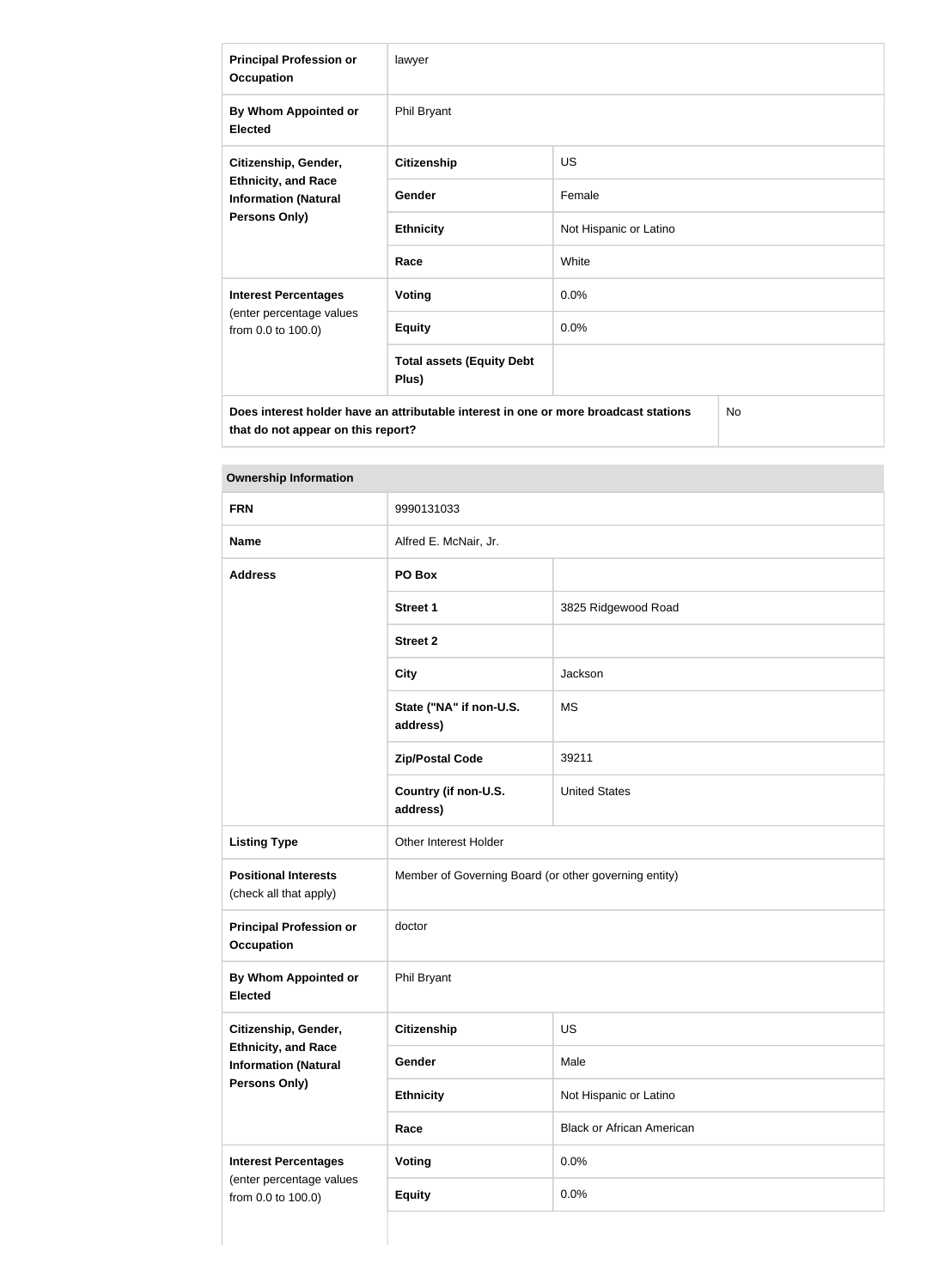|                                    | <b>Total assets (Equity Debt</b><br>Plus)                                            |    |
|------------------------------------|--------------------------------------------------------------------------------------|----|
| that do not appear on this report? | Does interest holder have an attributable interest in one or more broadcast stations | No |

| <b>Ownership Information</b>                                                                                                     |                                                       |                        |  |
|----------------------------------------------------------------------------------------------------------------------------------|-------------------------------------------------------|------------------------|--|
| <b>FRN</b>                                                                                                                       | 9990131037                                            |                        |  |
| <b>Name</b>                                                                                                                      | Chip Morgan                                           |                        |  |
| <b>Address</b>                                                                                                                   | PO Box                                                |                        |  |
|                                                                                                                                  | <b>Street 1</b>                                       | 3825 Ridgewood Road    |  |
|                                                                                                                                  | <b>Street 2</b>                                       |                        |  |
|                                                                                                                                  | <b>City</b>                                           | Jackson                |  |
|                                                                                                                                  | State ("NA" if non-U.S.<br>address)                   | <b>MS</b>              |  |
|                                                                                                                                  | <b>Zip/Postal Code</b>                                | 39211                  |  |
|                                                                                                                                  | Country (if non-U.S.<br>address)                      | <b>United States</b>   |  |
| <b>Listing Type</b>                                                                                                              | Other Interest Holder                                 |                        |  |
| <b>Positional Interests</b><br>(check all that apply)                                                                            | Member of Governing Board (or other governing entity) |                        |  |
| <b>Principal Profession or</b><br><b>Occupation</b>                                                                              | vice-president                                        |                        |  |
| By Whom Appointed or<br><b>Elected</b>                                                                                           | Phil Bryant                                           |                        |  |
| Citizenship, Gender,                                                                                                             | <b>Citizenship</b>                                    | <b>US</b>              |  |
| <b>Ethnicity, and Race</b><br><b>Information (Natural</b>                                                                        | Gender                                                | Male                   |  |
| Persons Only)                                                                                                                    | <b>Ethnicity</b>                                      | Not Hispanic or Latino |  |
|                                                                                                                                  | Race                                                  | White                  |  |
| <b>Interest Percentages</b><br>(enter percentage values                                                                          | Voting                                                | 0.0%                   |  |
| from 0.0 to 100.0)                                                                                                               | <b>Equity</b>                                         | 0.0%                   |  |
|                                                                                                                                  | <b>Total assets (Equity Debt</b><br>Plus)             |                        |  |
| Does interest holder have an attributable interest in one or more broadcast stations<br>No<br>that do not appear on this report? |                                                       |                        |  |

| <b>Ownership Information</b> |                   |                     |  |
|------------------------------|-------------------|---------------------|--|
| <b>FRN</b>                   | 9990131039        |                     |  |
| <b>Name</b>                  | <b>Hal Parker</b> |                     |  |
| <b>Address</b>               | PO Box            |                     |  |
|                              | <b>Street 1</b>   | 3825 Ridgewood Road |  |
|                              | <b>Street 2</b>   |                     |  |
|                              |                   |                     |  |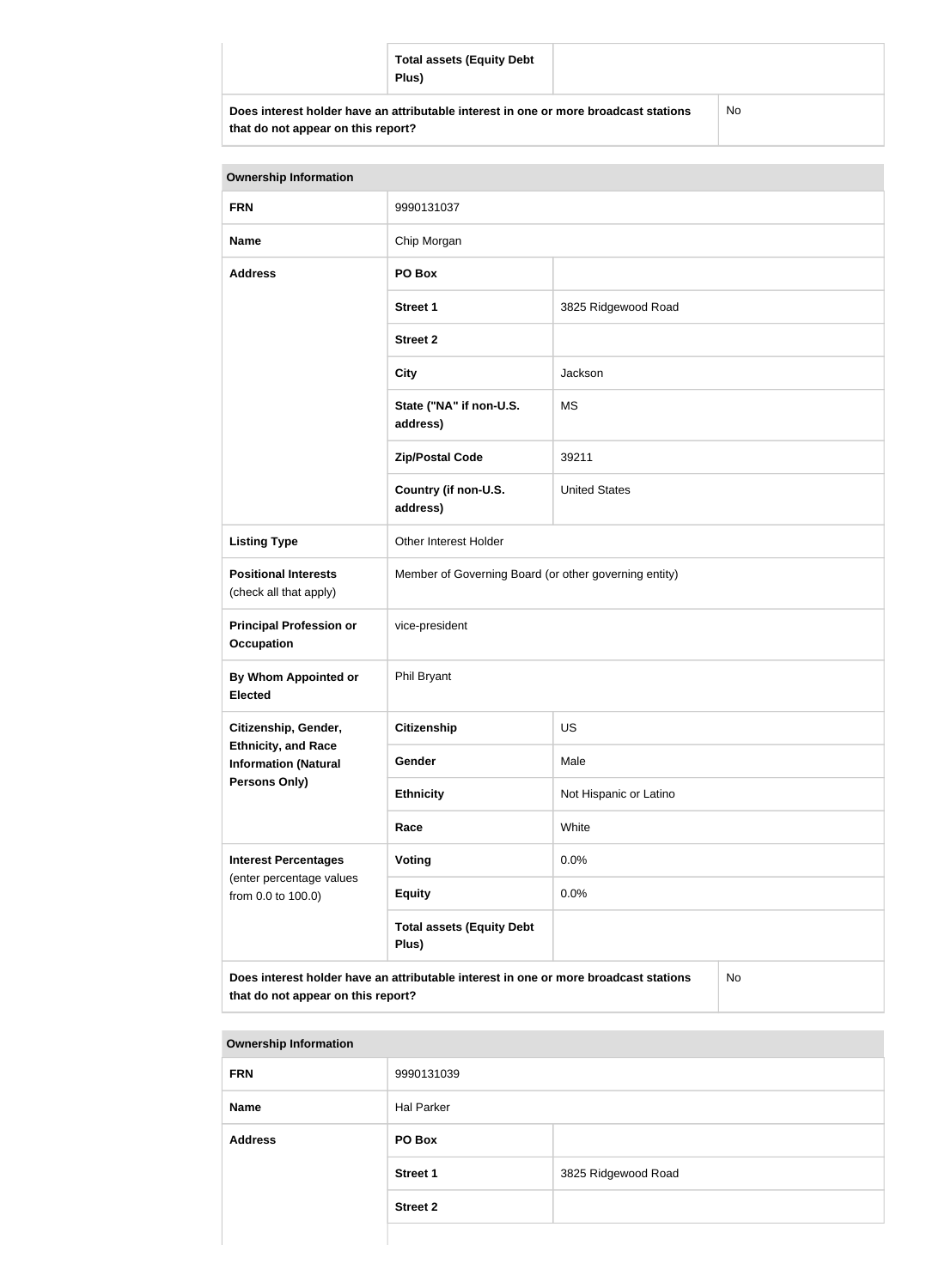|                                                           | <b>City</b>                                                                          | Jackson                |    |
|-----------------------------------------------------------|--------------------------------------------------------------------------------------|------------------------|----|
|                                                           | State ("NA" if non-U.S.<br>address)                                                  | <b>MS</b>              |    |
|                                                           | <b>Zip/Postal Code</b>                                                               | 39211                  |    |
|                                                           | Country (if non-U.S.<br>address)                                                     | <b>United States</b>   |    |
| <b>Listing Type</b>                                       | Other Interest Holder                                                                |                        |    |
| <b>Positional Interests</b><br>(check all that apply)     | Member of Governing Board (or other governing entity)                                |                        |    |
| <b>Principal Profession or</b><br><b>Occupation</b>       | partner                                                                              |                        |    |
| By Whom Appointed or<br><b>Elected</b>                    | Phil Bryant                                                                          |                        |    |
| Citizenship, Gender,                                      | <b>Citizenship</b>                                                                   | <b>US</b>              |    |
| <b>Ethnicity, and Race</b><br><b>Information (Natural</b> | Gender                                                                               | Male                   |    |
| Persons Only)                                             | <b>Ethnicity</b>                                                                     | Not Hispanic or Latino |    |
|                                                           | Race                                                                                 | White                  |    |
| <b>Interest Percentages</b>                               | Voting                                                                               | 0.0%                   |    |
| (enter percentage values<br>from 0.0 to 100.0)            | <b>Equity</b>                                                                        | 0.0%                   |    |
|                                                           | <b>Total assets (Equity Debt</b><br>Plus)                                            |                        |    |
| that do not appear on this report?                        | Does interest holder have an attributable interest in one or more broadcast stations |                        | No |

| <b>Ownership Information</b>                          |                                                       |                      |
|-------------------------------------------------------|-------------------------------------------------------|----------------------|
| <b>FRN</b>                                            | 9990131042                                            |                      |
| <b>Name</b>                                           | Alan W. Perry                                         |                      |
| <b>Address</b>                                        | PO Box                                                |                      |
|                                                       | <b>Street 1</b>                                       | 3825 Ridgewood Road  |
|                                                       | <b>Street 2</b>                                       |                      |
|                                                       | <b>City</b>                                           | Jackson              |
|                                                       | State ("NA" if non-U.S.<br>address)                   | <b>MS</b>            |
|                                                       | <b>Zip/Postal Code</b>                                | 39211                |
|                                                       | Country (if non-U.S.<br>address)                      | <b>United States</b> |
| <b>Listing Type</b>                                   | Other Interest Holder                                 |                      |
| <b>Positional Interests</b><br>(check all that apply) | Member of Governing Board (or other governing entity) |                      |
| <b>Principal Profession or</b><br><b>Occupation</b>   | lawyer                                                |                      |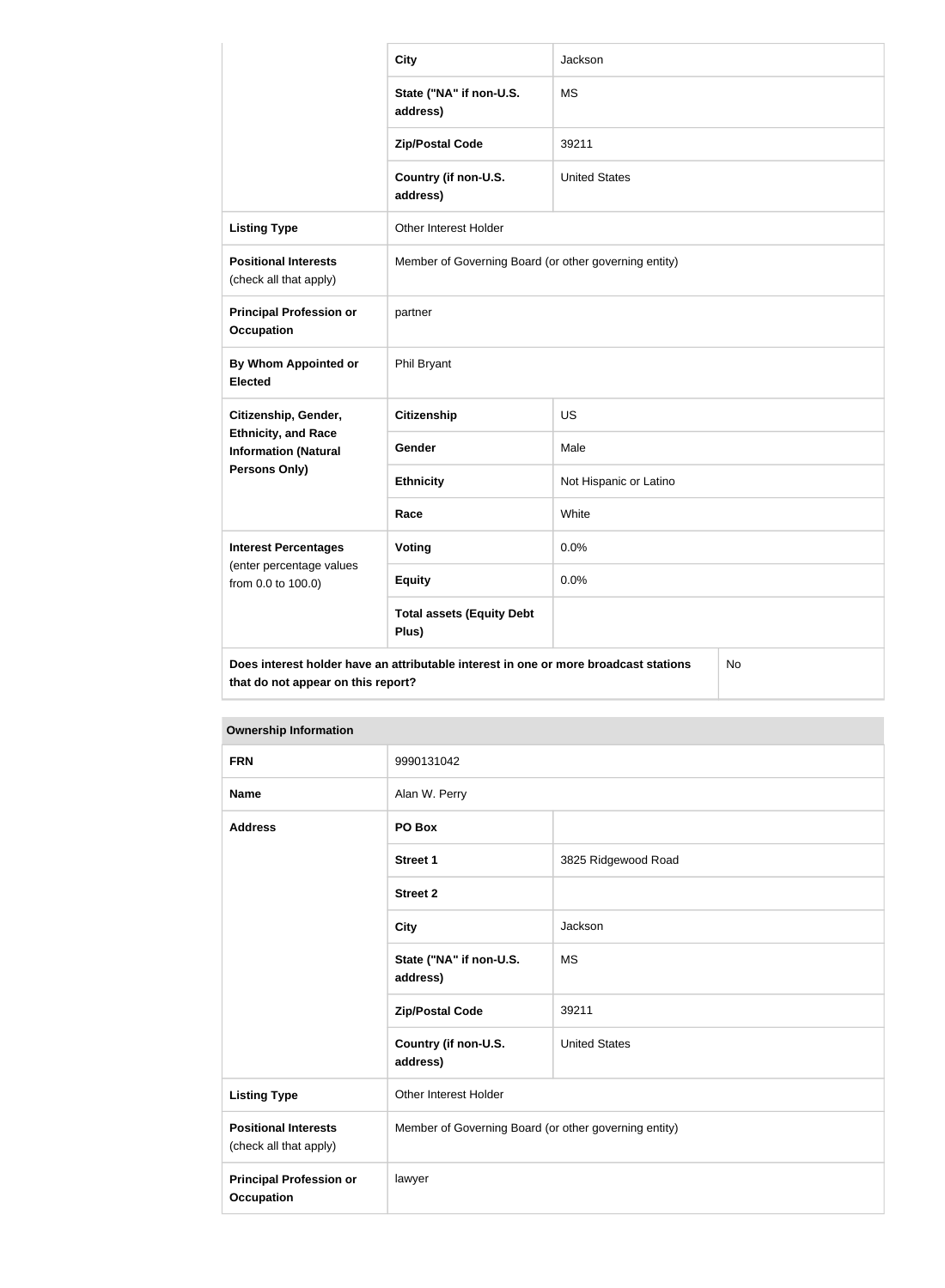| By Whom Appointed or<br><b>Elected</b>                                                                    | <b>Haley Barbour</b>                      |                        |  |
|-----------------------------------------------------------------------------------------------------------|-------------------------------------------|------------------------|--|
| Citizenship, Gender,<br><b>Ethnicity, and Race</b><br><b>Information (Natural</b><br><b>Persons Only)</b> | <b>Citizenship</b>                        | <b>US</b>              |  |
|                                                                                                           | <b>Gender</b>                             | Male                   |  |
|                                                                                                           | <b>Ethnicity</b>                          | Not Hispanic or Latino |  |
|                                                                                                           | Race                                      | White                  |  |
| <b>Interest Percentages</b><br>(enter percentage values<br>from 0.0 to 100.0)                             | Voting                                    | $0.0\%$                |  |
|                                                                                                           | <b>Equity</b>                             | 0.0%                   |  |
|                                                                                                           | <b>Total assets (Equity Debt</b><br>Plus) |                        |  |
| Does interest holder have an attributable interest in one or more broadcast stations<br>No                |                                           |                        |  |

| <b>Ownership Information</b>                                               |                                                       |                        |  |
|----------------------------------------------------------------------------|-------------------------------------------------------|------------------------|--|
| <b>FRN</b>                                                                 | 9990131043                                            |                        |  |
| <b>Name</b>                                                                | <b>Christy Pickering</b>                              |                        |  |
| <b>Address</b>                                                             | PO Box                                                |                        |  |
|                                                                            | <b>Street 1</b>                                       | 3825 Ridgewood Road    |  |
|                                                                            | <b>Street 2</b>                                       |                        |  |
|                                                                            | <b>City</b>                                           | Jackson                |  |
|                                                                            | State ("NA" if non-U.S.<br>address)                   | <b>MS</b>              |  |
|                                                                            | <b>Zip/Postal Code</b>                                | 39211                  |  |
|                                                                            | Country (if non-U.S.<br>address)                      | <b>United States</b>   |  |
| <b>Listing Type</b>                                                        | Other Interest Holder                                 |                        |  |
| <b>Positional Interests</b><br>(check all that apply)                      | Member of Governing Board (or other governing entity) |                        |  |
| <b>Principal Profession or</b><br><b>Occupation</b>                        | accountant                                            |                        |  |
| By Whom Appointed or<br><b>Elected</b>                                     | <b>Haley Barbour</b>                                  |                        |  |
| Citizenship, Gender,                                                       | <b>Citizenship</b>                                    | US                     |  |
| <b>Ethnicity, and Race</b><br><b>Information (Natural</b><br>Persons Only) | Gender                                                | Female                 |  |
|                                                                            | <b>Ethnicity</b>                                      | Not Hispanic or Latino |  |
|                                                                            | Race                                                  | White                  |  |
| <b>Interest Percentages</b>                                                | <b>Voting</b>                                         | 0.0%                   |  |
| (enter percentage values<br>from 0.0 to 100.0)                             | <b>Equity</b>                                         | 0.0%                   |  |
|                                                                            | <b>Total assets (Equity Debt</b><br>Plus)             |                        |  |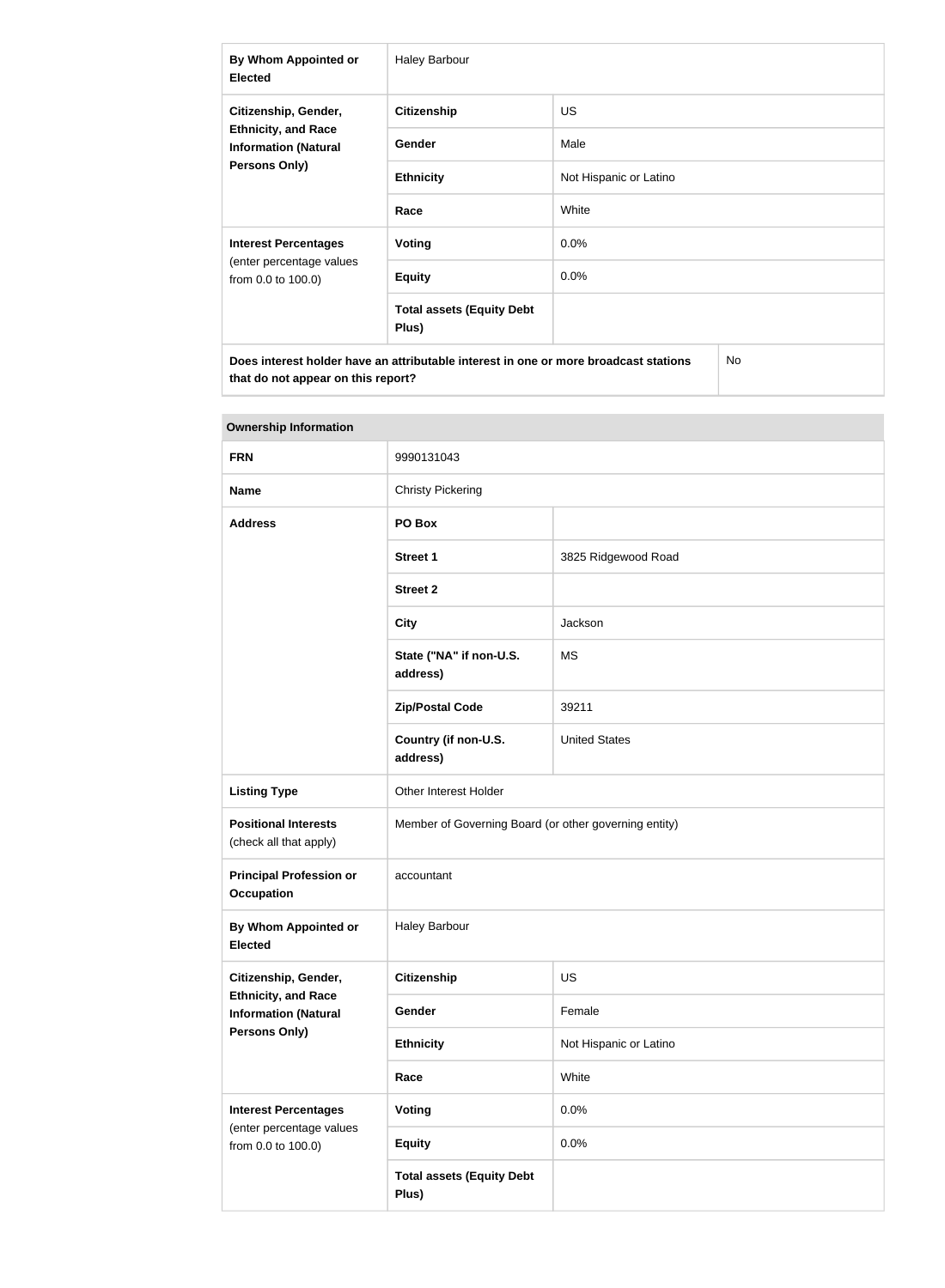**Does interest holder have an attributable interest in one or more broadcast stations that do not appear on this report?**

No

| <b>Ownership Information</b>                                                  |                                                                                      |                        |  |
|-------------------------------------------------------------------------------|--------------------------------------------------------------------------------------|------------------------|--|
| <b>FRN</b>                                                                    | 9990131045                                                                           |                        |  |
| <b>Name</b>                                                                   | Doug W. Rouse                                                                        |                        |  |
| <b>Address</b>                                                                | PO Box                                                                               |                        |  |
|                                                                               | <b>Street 1</b>                                                                      | 3825 Ridgewood Road    |  |
|                                                                               | <b>Street 2</b>                                                                      |                        |  |
|                                                                               | <b>City</b>                                                                          | Jackson                |  |
|                                                                               | State ("NA" if non-U.S.<br>address)                                                  | <b>MS</b>              |  |
|                                                                               | <b>Zip/Postal Code</b>                                                               | 39211                  |  |
|                                                                               | Country (if non-U.S.<br>address)                                                     | <b>United States</b>   |  |
| <b>Listing Type</b>                                                           | Other Interest Holder                                                                |                        |  |
| <b>Positional Interests</b><br>(check all that apply)                         | Member of Governing Board (or other governing entity)                                |                        |  |
| <b>Principal Profession or</b><br><b>Occupation</b>                           | doctor                                                                               |                        |  |
| By Whom Appointed or<br><b>Elected</b>                                        | <b>Haley Barbour</b>                                                                 |                        |  |
| Citizenship, Gender,                                                          | <b>Citizenship</b>                                                                   | <b>US</b>              |  |
| <b>Ethnicity, and Race</b><br><b>Information (Natural</b>                     | Gender                                                                               | Male                   |  |
| Persons Only)                                                                 | <b>Ethnicity</b>                                                                     | Not Hispanic or Latino |  |
|                                                                               | Race                                                                                 | White                  |  |
| <b>Interest Percentages</b><br>(enter percentage values<br>from 0.0 to 100.0) | Voting                                                                               | 0.0%                   |  |
|                                                                               | <b>Equity</b>                                                                        | 0.0%                   |  |
|                                                                               | <b>Total assets (Equity Debt</b><br>Plus)                                            |                        |  |
| that do not appear on this report?                                            | Does interest holder have an attributable interest in one or more broadcast stations | No                     |  |

| <b>FRN</b>     | 9990131047      |                     |
|----------------|-----------------|---------------------|
| Name           | J. Walt Starr   |                     |
| <b>Address</b> | PO Box          |                     |
|                | <b>Street 1</b> | 3825 Ridgewood Road |
|                | <b>Street 2</b> |                     |
|                | <b>City</b>     | Jackson             |
|                |                 |                     |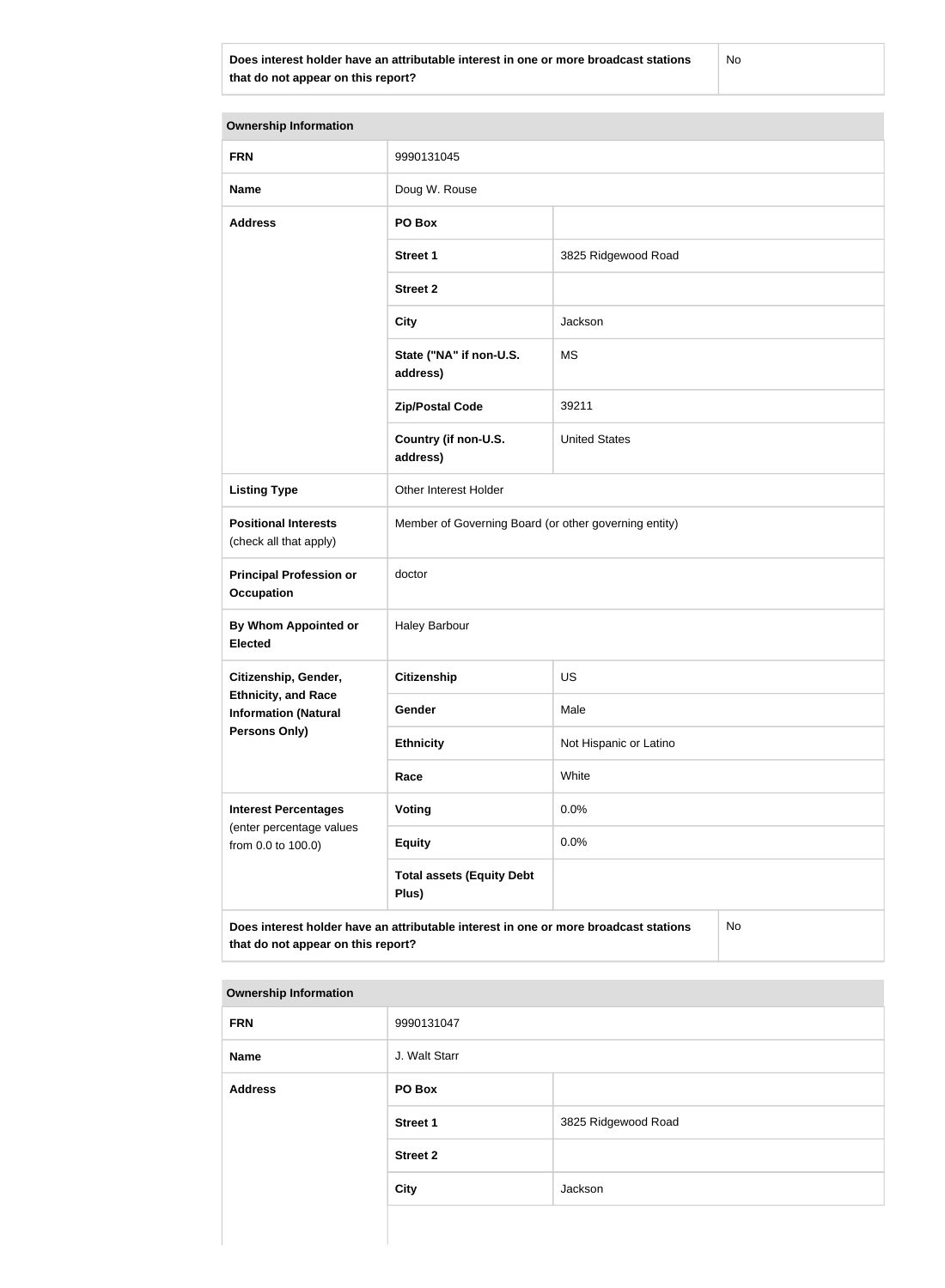|                                                                                                                                  | State ("NA" if non-U.S.<br>address)                                                 | <b>MS</b>              |     |
|----------------------------------------------------------------------------------------------------------------------------------|-------------------------------------------------------------------------------------|------------------------|-----|
|                                                                                                                                  | <b>Zip/Postal Code</b>                                                              | 39211                  |     |
|                                                                                                                                  | Country (if non-U.S.<br>address)                                                    | <b>United States</b>   |     |
| <b>Listing Type</b>                                                                                                              | <b>Other Interest Holder</b>                                                        |                        |     |
| <b>Positional Interests</b><br>(check all that apply)                                                                            | Member of Governing Board (or other governing entity)                               |                        |     |
| <b>Principal Profession or</b><br><b>Occupation</b>                                                                              | doctor                                                                              |                        |     |
| <b>By Whom Appointed or</b><br><b>Elected</b>                                                                                    | Phil Bryant                                                                         |                        |     |
| Citizenship, Gender,<br><b>Ethnicity, and Race</b><br><b>Information (Natural</b><br><b>Persons Only)</b>                        | <b>Citizenship</b>                                                                  | <b>US</b>              |     |
|                                                                                                                                  | Gender                                                                              | Male                   |     |
|                                                                                                                                  | <b>Ethnicity</b>                                                                    | Not Hispanic or Latino |     |
|                                                                                                                                  | Race                                                                                | White                  |     |
| <b>Interest Percentages</b>                                                                                                      | Voting                                                                              | 0.0%                   |     |
| (enter percentage values<br>from 0.0 to 100.0)                                                                                   | <b>Equity</b>                                                                       | 0.0%                   |     |
|                                                                                                                                  | <b>Total assets (Equity Debt</b><br>Plus)                                           |                        |     |
| Does interest holder have an attributable interest in one or more broadcast stations<br>No<br>that do not appear on this report? |                                                                                     |                        |     |
|                                                                                                                                  |                                                                                     |                        |     |
| interests, not reported in this filing are non-attributable.                                                                     | (b) Respondent certifies that any interests, including equity, financial, or voting |                        | Yes |

If "No," submit as an exhibit an explanation.

**(c) Is Respondent seeking an attribution exemption for any officer or director with duties wholly unrelated to the Licensee(s)?** If "Yes," complete the information in the required fields and submit an Exhibit fully describing that individual's duties and responsibilities, and explaining why that individual should not be attributed an interest. No

### **Certification**

| <b>Section</b>                  | Question                           | <b>Response</b> |
|---------------------------------|------------------------------------|-----------------|
| <b>Authorized Party to Sign</b> | <b>WILLFUL FALSE STATEMENTS ON</b> |                 |
|                                 | THIS FORM ARE PUNISHABLE BY        |                 |
|                                 | FINE AND/OR IMPRISONMENT (U.S.     |                 |
|                                 | CODE, TITLE 18, SECTION 1001), AND |                 |
|                                 | OR REVOCATION OF ANY STATION       |                 |
|                                 | LICENSE -- OR CONSTRUCTION         |                 |
|                                 | PERMIT (U.S. CODE, TITLE 47,       |                 |
|                                 | SECTION $312(a)(1)$ ), AND/OR      |                 |
|                                 | FORFEITURE (U.S. CODE, TITLE 47,   |                 |
|                                 | SECTION 503).                      |                 |
|                                 |                                    |                 |